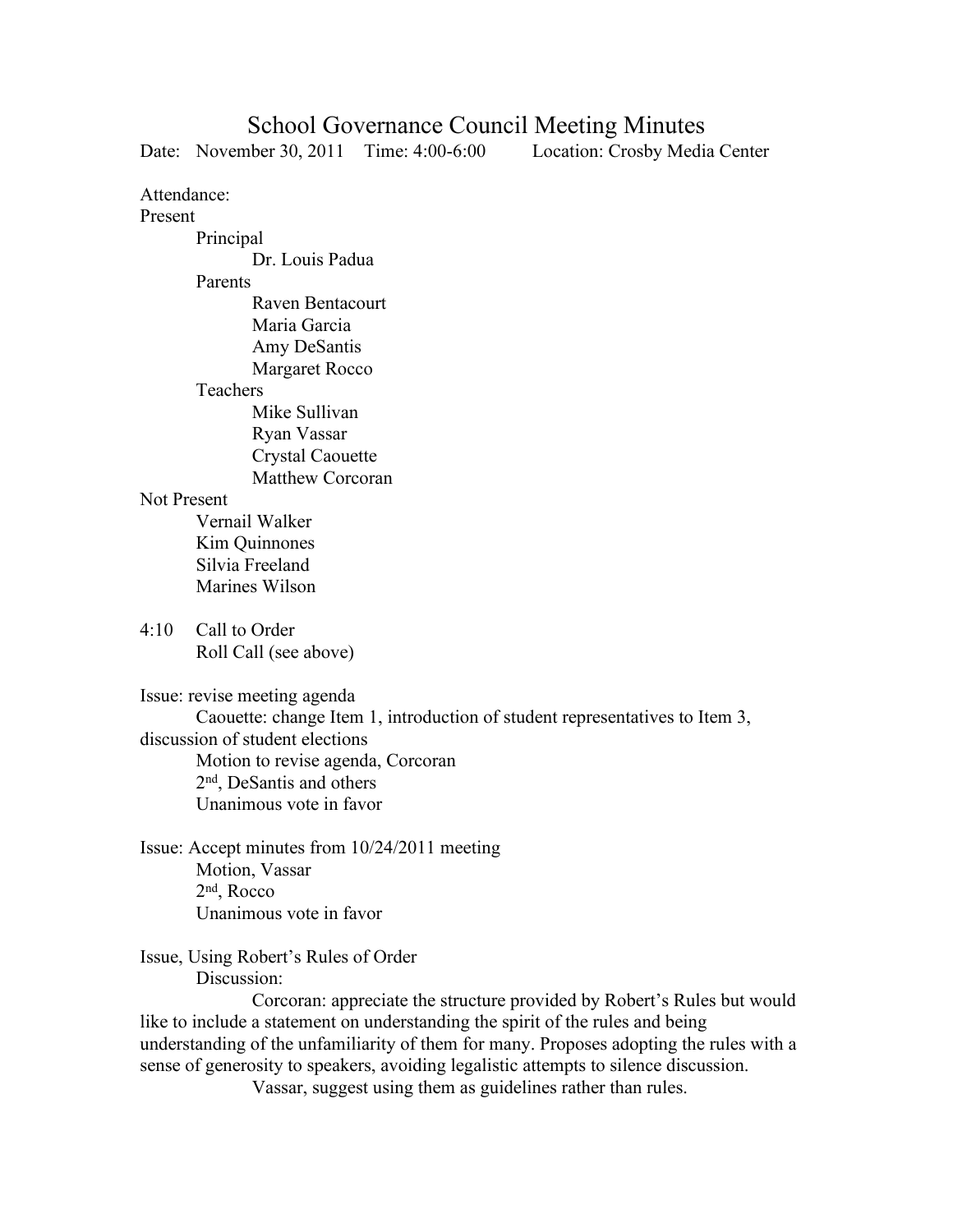Caouette: Concern over the SGC being a public forum, the need for structure to be effective and orderly Motion to adopt Robert's Rues of Order, Corcoran 2nd, Vassar Unanimous vote in favor

Issue: Electing student representatives.

- Discussion, many members contribute to the following outline:
	- 1) Email all staff regarding election of students on 12/1
	- 2) Staff review pamphlet soliciting student nominations during advisory session on 12/2
	- 3) Nominations require:
		- a. Signature of student
		- b. Signature of parent
		- c. Signatures of ten students endorsing nomination
		- d. 50 word statement describing why the student is interested
	- 4) Mr. Sullivan receives nominations by Dec. 7, creates ballot
	- 5) Student elections December  $16<sup>th</sup>$  in advisory
	- 6) Ms. Garcia to come to CHS to tally votes

Motion to adopt the procedure above, Corcoran 2nd, Vassar Unanimous Vote in favor

Issue: Selecting community members

 Discussion, most members received letter from Corcoran to solicit interest, but none were successful is getting commitments.

 Rocco and DeSantis proposed accepting retired Judge Lawlor offer to assist partnering business and community leaders with schools for SGCs,

 Motion to request Dr. Padua's assistance as well in soliciting nominations 2nd, Corcoran

Unanimous Vote in favor.

Issue: Creating bylaws for CHS SGC

 Discussion, using "School Governance Council: Outline of Sample Bylaws" provided by the Connecticut Association of Boards of Education. Working through articles I-IX of the sample outline making a few changes, selecting some alternate language, crafting some additional language. Revision of articles I-VII is attached.

Motion to adopt Articles I-VIII as discussed, Corcoran 2nd, Rocco and Sullivan Unanimous vote in favor

Issue: Scheduling of future meetings

 Discussed: Dec 20 shortened meeting 4:00pm-5:00pm Jan. 10 Feb. 7